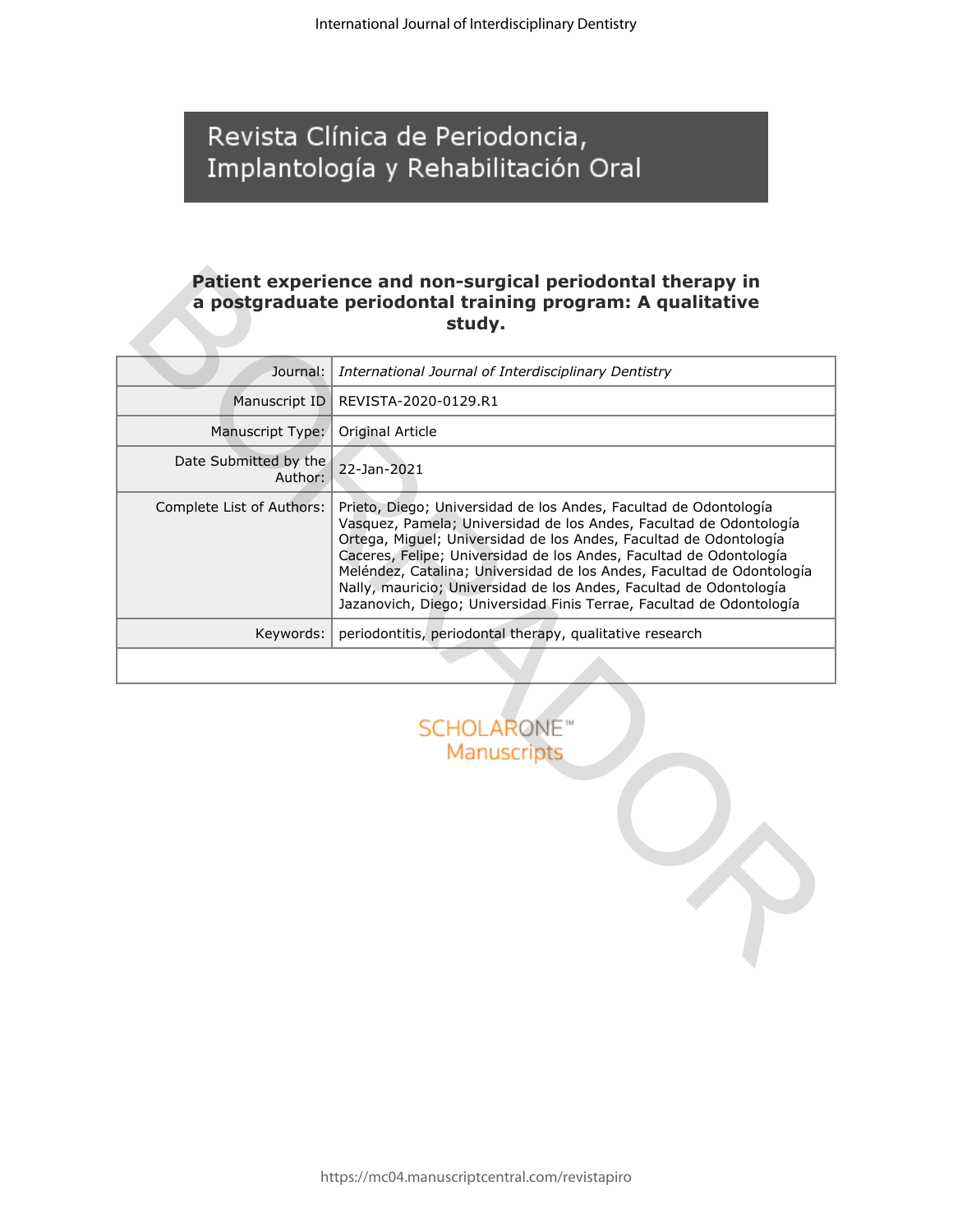$\mathbf{1}$ 

## **Title**

Patient experience and non-surgical periodontal therapy in a postgraduate periodontal

training program: A qualitative study.

## **Financial support**

This study did not receive any financial support.

## **Running Title**

Patient experience and periodontal therapy

Diego Prieto<sup>1</sup>

Periodontal therapy<br>
de Specialist in Periodontics<br>
Hail.com Assistant Professor and Specialist in Periodontics This study did not receive any financial support.<br>
Running Title<br>
Patient experience and periodontal therapy<br>
Piego Prieto'<br>
Assistant Professor and Specialist in Periodontics<br>
Pamela Vasquez'<br>
Pamela Vasquez'<br>
Pamela Vasq

djprieto@miuandes.cl

Pamela Vásquez<sup>1</sup>

Researcher

pamelap.vasquez@gmail.com

Miguel Ángel Ortega<sup>1</sup>

Undergraduate Dental Student

maortega.lizana@gmail.com

Felipe Cáceres 1

Associate Professor and Specialist in Implant Dentistry

[felipec.merino@gmail.com](mailto:felipec.merino@gmail.com)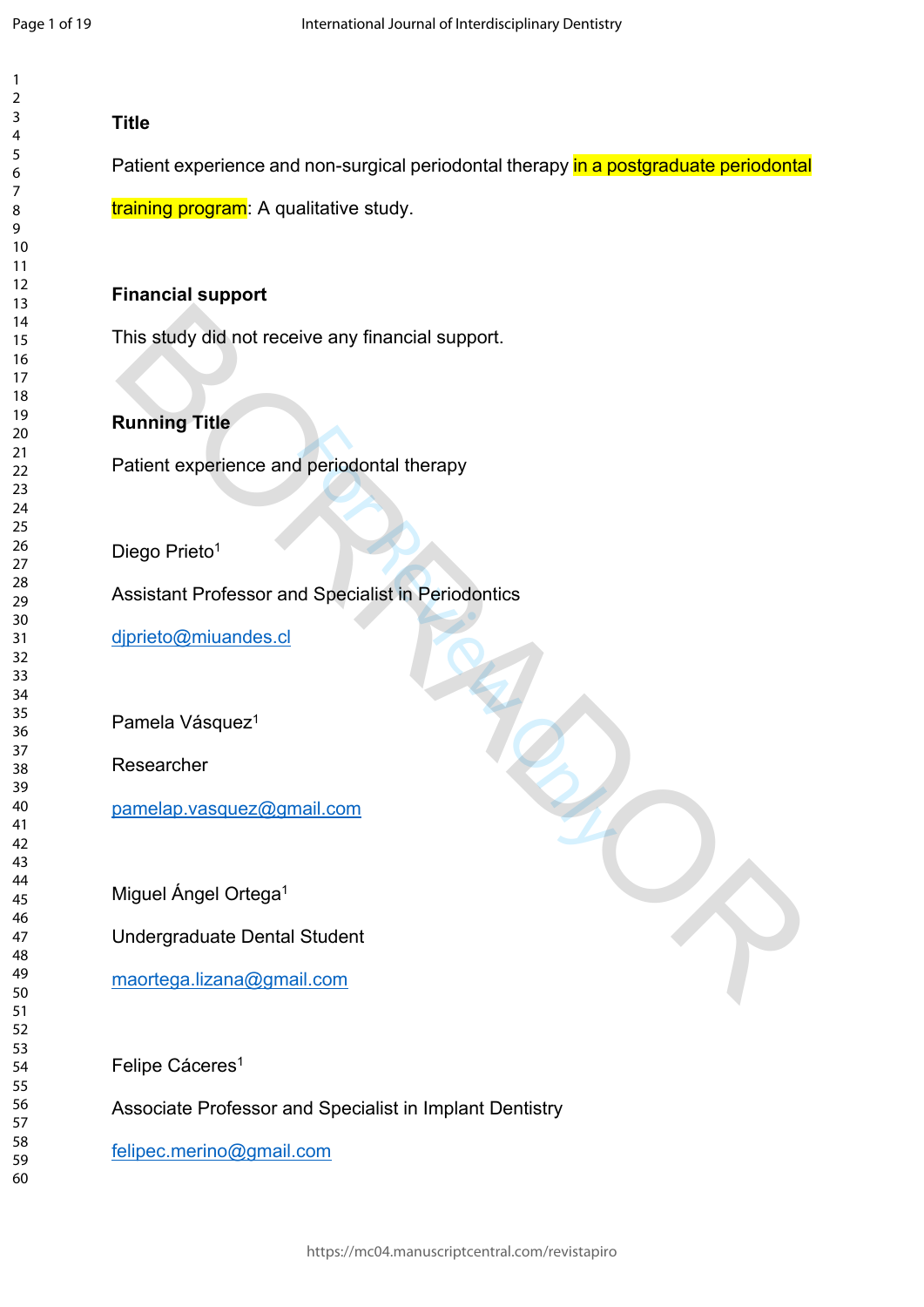Catalina Meléndez<sup>1</sup>

Assistant Professor and Specialist in Pediatric Dentistry

[catalina.fmelendez@gmail.com](mailto:catalina.fmelendez@gmail.com)

Mauricio Nally<sup>1</sup>

Assistant Professor and Specialist in Periodontics

mnallyv@gmail.com

Diego Jazanovich<sup>2</sup>

Head of Education Office and Senior Lecturer

djazanovich@uft.cl

ice and Senior Lecturer<br>Pagía, Universidad de los Andes, Monse<br>Santiago, Chile<br>Pagía, Universidad Finis Terrae, Pedro d<br>Chile Facultad de Odontología, Universidad de los Andes, Monseñor Álvaro del Portillo Mauricio Nally!<br>
Masistant Professor and Specialist in Periodontics<br>
Diego Jazanovich<sup>2</sup><br>
Pead of Education Office and Senior Lecturer<br>
Ijazanovich@uft.d<br>
Facultad de Odontología, Universidad de los Andes, Monseñor Álvaro

12.455, Las Condes, Santiago, Chile

Facultad de Odontología, Universidad Finis Terrae, Pedro de Valdivia 1509,

Providencia, Santiago, Chile

# **\*Corresponding Author:**

Dr. Diego Prieto

Universidad de los Andes, Facultad de Odontología

Address: Monseñor Álvaro del Portillo 12.455, Las Condes, Santiago, Chile

Tel: +56995196271

E-mail: [djprieto@miuandes.cl](mailto:djprieto@miuandes.cl)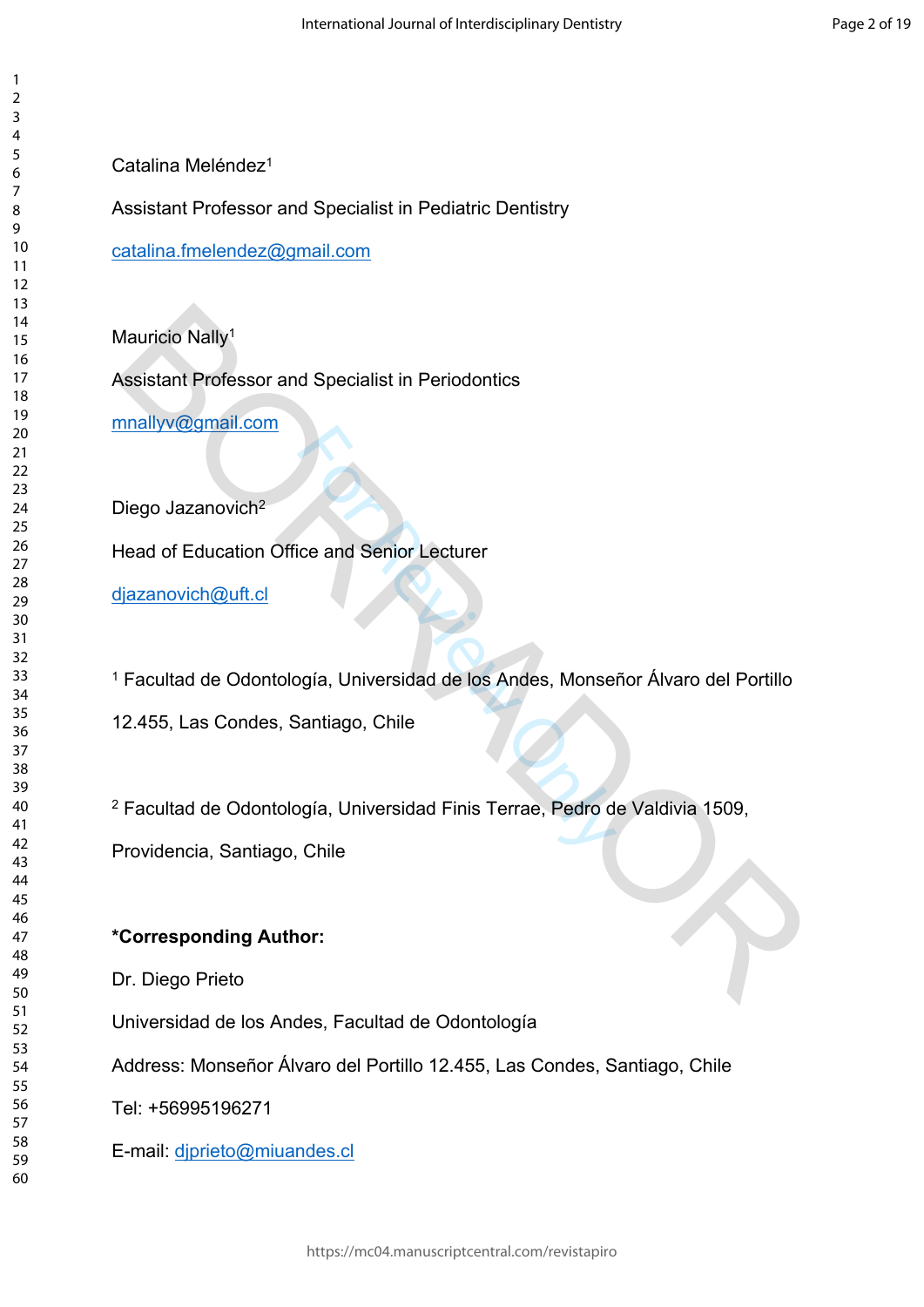$\mathbf{1}$  $\overline{2}$ 

#### $\overline{3}$  $\overline{4}$  $\overline{7}$  $\mathsf{Q}$

 

## **ABSTRACT**

**Objective:** To explore patient experience for non-surgical periodontal therapy using phenomenography.

**Methods:** This qualitative study was performed in a postgraduate specialist training program in periodontics. Patients reported their experiences through in-depth interviews in order to recognize the impact of non-surgical periodontal therapy on their quality of life and their satisfaction. A homogeneous sampling procedure was used, establishing redundancy after the fifteenth interview. Interviews were audio recorded, transcribed and analyzed by three researchers who codified the answers into categories to determine the emerging topics.

**Results:** The core emerging themes were: (i) lack of information about periodontal disease; (ii) experience during treatment; (iii) treatment implications; and (iv) clinicianpatient relationship.

Solved by three researchers who code the emerging topics.<br>
Here is exercise who code the emerging themes were: (i) lack of inform<br>
Eduring treatment; (iii) treatment implicary<br>
Solved Solved Solved Manuscule Manuscule and **Conclusions:** Patients seem to have limited knowledge about periodontal diseases. Reasons for attendance mainly include bleeding gums, tooth mobility, and aesthetic problems. Therapy can generate pain, fear, and is considered invasive, whereas dentine hypersensitivity may occur post-operatively. Despite this, patients would be willing to undergo treatment again and were generally satisfied with the level of care and treatment received. nterviews in order to recognize the impact of non-surgical periodontal therapy on their<br>therviews in order to recognize the impact of non-surgical periodontal therapy on their<br>publity of life and their satisfaction. A homo

**KEY WORDS:** periodontitis, periodontal therapy, qualitative research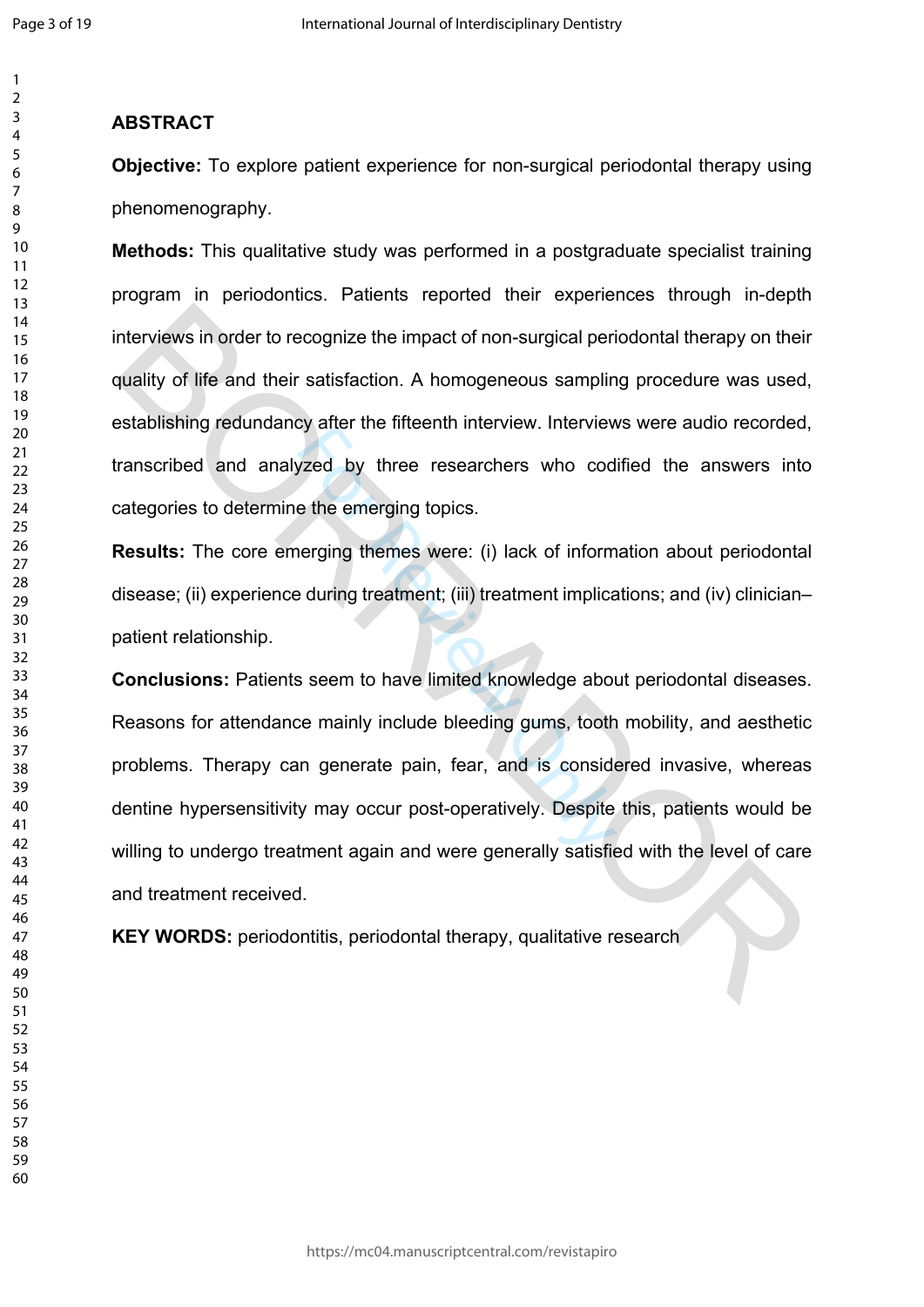## **INTRODUCTION**

The American Academy of Periodontology (AAP) and the European Federation of Periodontology (EFP) have recently classified periodontal diseases and conditions in three main groups: periodontal health, gingival diseases and conditions; periodontitis; and other conditions affecting the periodontium<sup> $(1,2)$ </sup>. Periodontitis is characterized by microbially‐associated, host‐mediated inflammation resulting in loss of periodontal attachment. This is detected as clinical attachment loss (CAL) by circumferential assessment of erupted teeth using a standardized periodontal probe with reference to the cement-enamel junction (CEJ)<sup>(3)</sup>. Periodontal diseases are common and their prevalence varies in different populations(4). An epidemiological study in Chile reported periodontitis in 93.45% of adults aged between 35 and 44 years and 97.58% of adults between 65 and 77 years of age $(5)$ . microbially-associated, host-mediated inflammation resulting in loss of periodontal<br>attachment. This is detected as clinical attachment loss (CAL) by circumferential<br>assessment of erupted teeth using a standardized periodo

For all using a standardized periodomal<br>inction  $(CEJ)^{(3)}$ . Periodontal diseases<br>ferent populations<sup>(4)</sup>. An epidemiologica<br>of adults aged between 35 and 44 yea<br>ars of age<sup>(5)</sup>.<br>is of periodontal therapy has been studi<br>to The long-term success of periodontal therapy has been studied widely and research fundamentally alludes to measurable clinical parameters such as probing depth, CAL, periodontal furcation involvement, bleeding on probing, tooth mobility and tooth migration. However, most of these parameters do not have a real impact on patient expectation, nor biopsychosocial implications  $(6-8)$ .

There has been a greater interest recently within the scientific community to involve patients in their own healthcare and treatment decisions. Several studies have focused on patient perception and various instruments have been developed to assess whether oral diseases and conditions influence quality of life. Despite an increase in dental practitioners' interest, this scenario has also challenged the interpretation and communication of results<sup>(9)</sup>.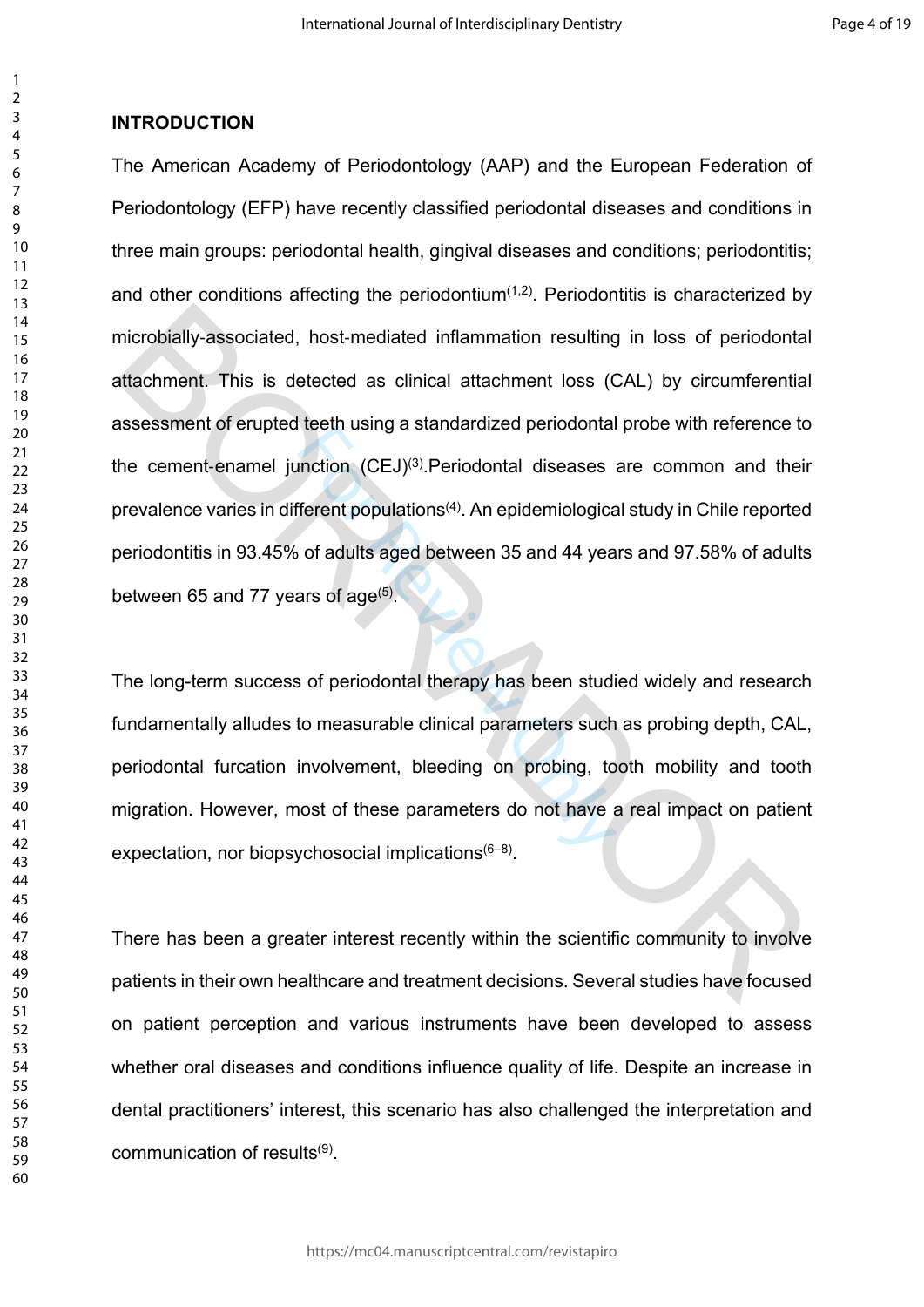$\mathbf{1}$ 

Quantitative tools for measuring satisfaction parameters include surveys such as the Oral Health Impact Profile (OHIP-49), which are widely used in these types of study. OHIP-49 is one of the most realistic and comprehensive instruments to evaluate oral health. It is based on a "disease/condition-deterioration-disability" model, comprising seven domains: functional limitation; pain; discomfort; physical incapacity; psychological incapacity; social incapacity; and other disadvantages. Its 49 questions measure the frequency and severity of oral problems concerning physical, social, and psychological wellness<sup>(9,10)</sup>.

Presearch contributes to several distributions and experimental conditions. This area of knowler interactions and experimental conditions. This area of knowler interactions and their meaning from provision and discussion g In addition, qualitative research contributes to several disciplines by describing, interpreting, and theorizing about social interactions and experiences occurring both under natural and experimental conditions. This area of knowledge aims to understand perspectives and experiences, either individually or for groups of people and their local contexts, helping to grasp problems and their meaning from people's different points of view. Open interviews and discussion groups are used to allow participants to express their own opinions until a saturation point is reached and all the information is collected(11) . by chological incapacity; social incapacity; and other disadvantages. Its 49 questions<br>measure the frequency and severity of oral problems concerning physical, social, and<br>psychological wellness<sup>(a, to</sup>).<br>The addition, qua

There is limited information concerning dental patients' perceptions of their periodontal status, treatment outcomes, and impact on their quality of life. Further, most research in this field is related to diagnosis and disease impact, but not the actual treatment itself. The aim of this study is to explore patient experience for non-surgical periodontal therapy using a phenomenological approach.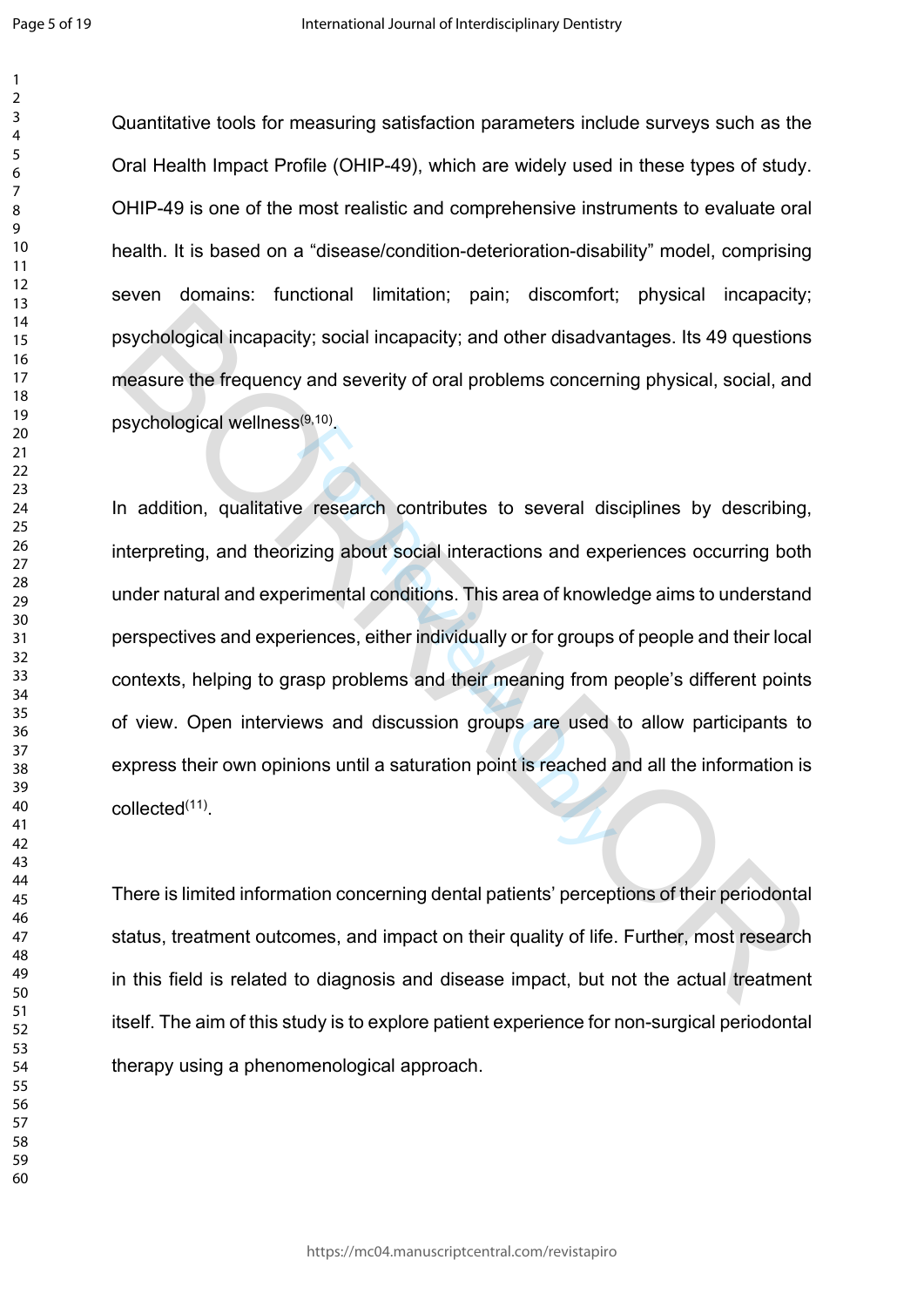## **STUDY POPULATION AND METHODOLOGY**

#### **Design and Ethical approval**

A descriptive qualitative study using a phenomenography was carried out by the postgraduate periodontics specialist training program at the Faculty of Dentistry, Universidad de los Andes, Santiago, Chile. This project was approved by the University's Scientific Ethics Committee (no. CEC201805).

# Context of the study and context to the character of the first study

For Revise of States of Specialists<br>
For Revised on the Periodontics<br>
Specialist<br>
Semesters and focuses on the presenting patients<br>
and peri-implant diseases, such as p<br>
Revised from the clinical records office of<br>
all the Postgraduate students enrolled in the Periodontics Specialist Training Program at Universidad de los Andes have been treating patients since 2009. The program comprises 5 part-time semesters and focuses on the prevention, diagnosis and treatment of periodontal and peri-implant diseases, such as periodontitis.

#### **Participants**

A printed list was requested from the clinical records office of all patients treated for non-surgical periodontal therapy from 2017 till 2018 at our Faculty of Dentistry. All patients treated were invited to participate in this study and were contacted by telephone call. Participants who agreed to take part in our study signed a consent form before their interviews. University's Scientific Ethics Committee (no. CEC201805).<br>
Context of the study<br>
Dostgraduate Students enrolled in the Penodontics Specialist Training Program at<br>
Universidad de los Andes have been treating patients since

## **In-depth interviews**

In-depth interviews were used and flexible guides developed to investigate all emerging themes and enquire in greater depth to clarify any answers. A homogeneous sample was used and estimated at 20 participants. All the interviews were performed by two researchers: one interviewed all participants (PV) while the other (MO)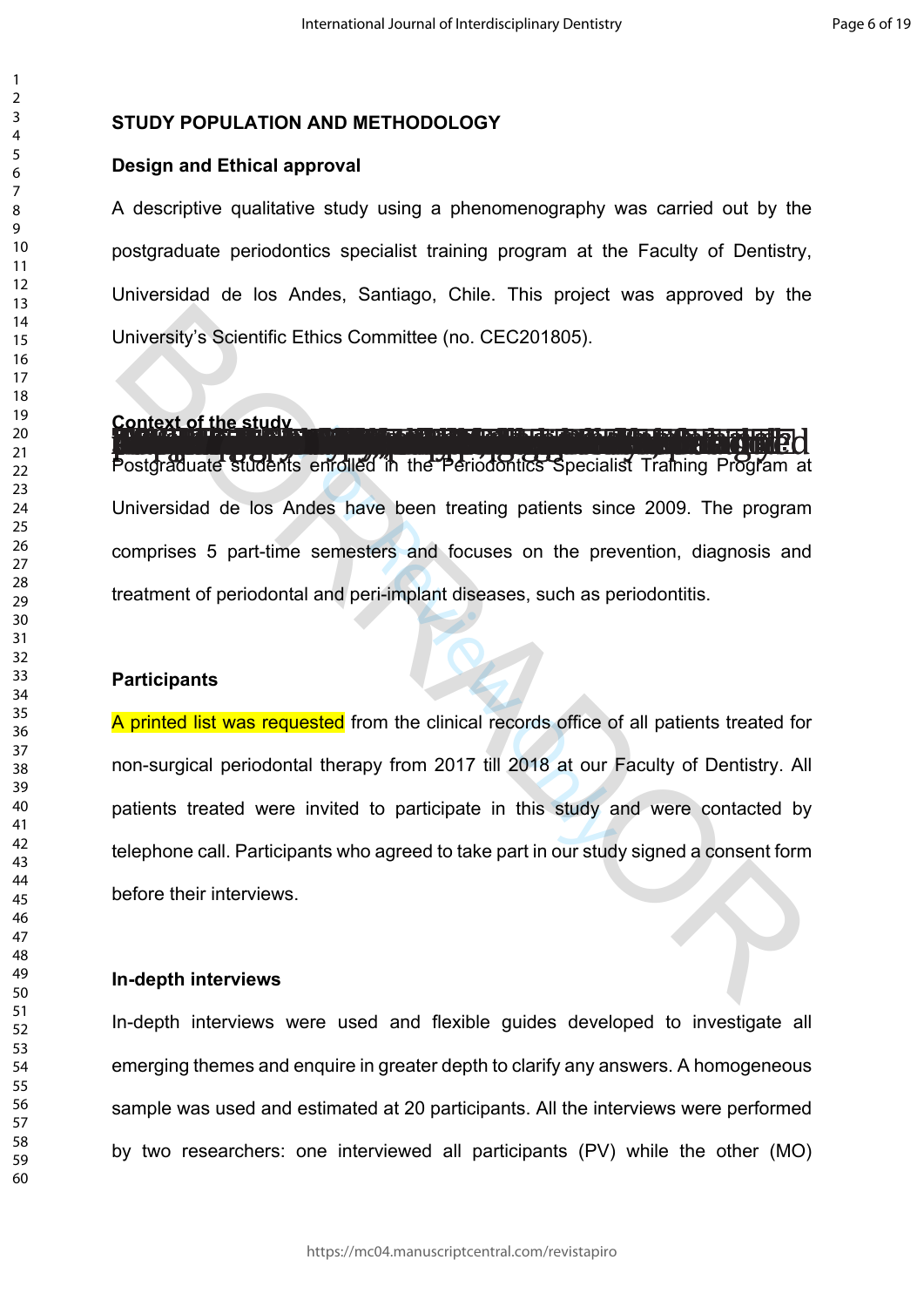$\mathbf{1}$  $\overline{2}$ 

recorded the interview using two digital audio recording devices, in a quiet private room fit for purpose. Interviews took place between August and September 2018. Interviews ranged from 20 to 30 minutes and feedback was given to participants when necessary by the interviewer. Field notes were taken during the interviews as a means of backup. None of the participants knew neither of the interviewers and vice versa. Audio recordings were transcribed immediately after each session of interviews by one researcher (MO). The interviewer (PV) was not a specialist in periodontics with no specialist knowledge, no assumptions, reasons, nor interests in the research topic.

#### **Transcription and data analysis**

Example in the assumptions, reasons, nor interests<br>and analysis<br>d, information was analyzed simultane<br>dundancy was established after the fifte<br>ranscripts, frequently emerging theme<br>olems were detected and corrected. Dat<br>C) As data were collected, information was analyzed simultaneously until a saturation point was reached. Redundancy was established after the fifteenth interview. Through repeated reading of transcripts, frequently emerging themes were identified, and potential interview problems were detected and corrected. Data were analyzed by two researchers (DP and FC) through the following stages: Audio recordings were transcribed immediately after each session of interviews by one<br>
sesarcher (MO). The interviewer (PV) was not a specialist in periodontics with no<br>
specialist knowledge, no assumptions, reasons, nor i

- I. Detection of emerging themes through repeated reading of transcripts and elaboration of typologies to find first and second-order constructions guiding the development of concepts and prepositions.
- II. Data coding consisting of a systematic method to develop and refine the interpretation of information obtained in the previous step.
- III. Interpretation of data in the context they were obtained, considering if they were requested, or not; whether or not the interviewer had any influence on participants' answers; and the effect of our own assumptions.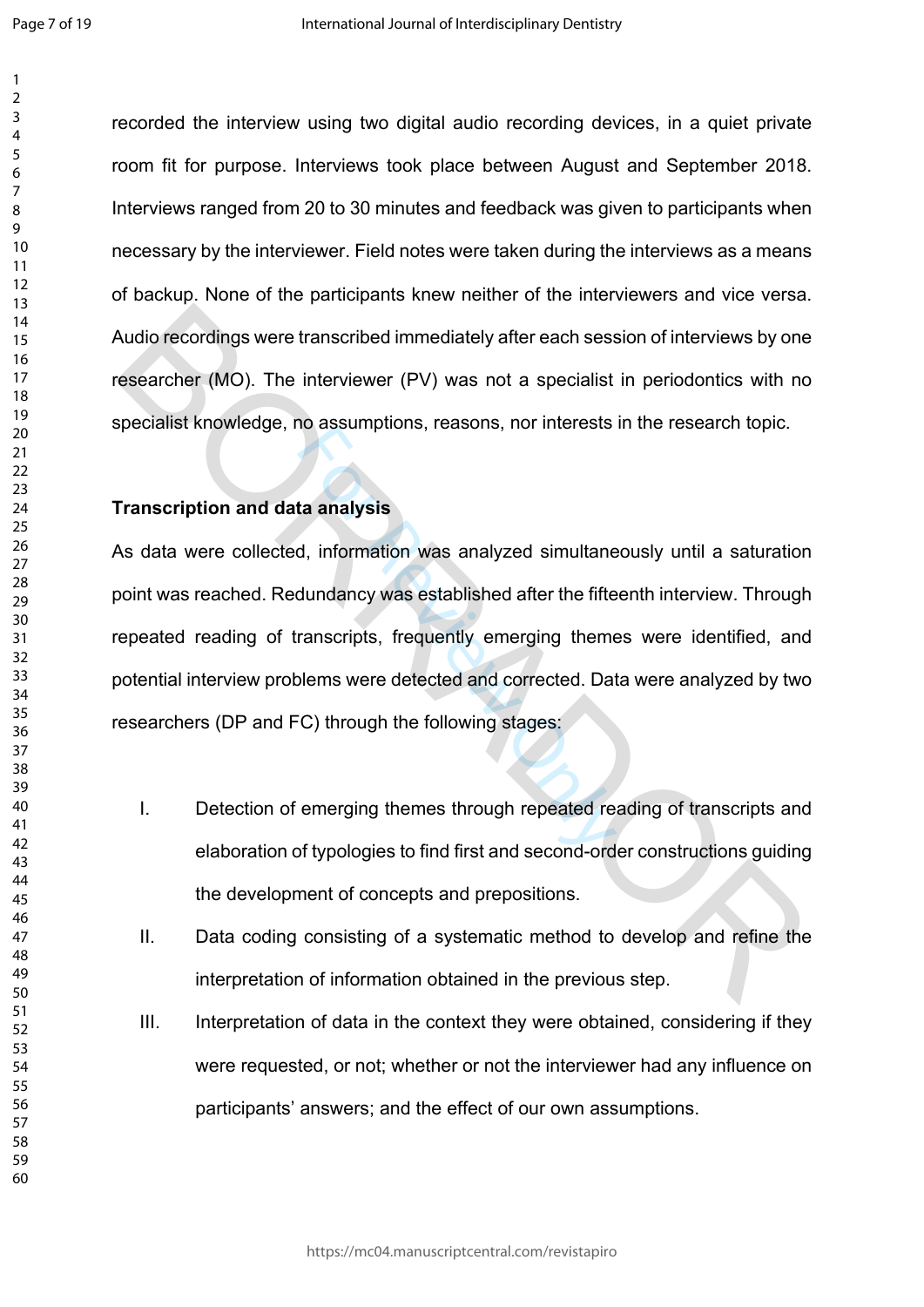Researcher triangulation was used to avoid a risk of bias. Validation of information by two researchers (DP and FC) was further validated by a third researcher (CM). For situations where any themes were unclear, a new interview would have been considered. This, however, was not necessary in our study. The sampling and analysis flowchart are illustrated in figure 1.

## **RESULTS**

emales and 7 males) were 32 to 78-year<br>eriodontitis. Four emerging themes w<br>ranscripts: (i) lack of information about<br>ring treatment; (iii) treatment implicati<br>the emerging themes and subcategorie<br>n about periodontal disea All 15 interviewees (8 females and 7 males) were 32 to 78-year-old adults (mean 53.13  $\pm$  13.22 years) with periodontitis. Four emerging themes were identified following repeated readings of transcripts: (i) lack of information about periodontal disease; (ii) patient experience during treatment; (iii) treatment implications; and (iv) clinician– patient relationship. All the emerging themes and subcategories are illustrated in table 1. RESULTS<br>
All 15 interviewees (8 females and 7 males) were 32 to 78-year-old adults (mean 53.13<br>
11.13.22 years) with periodontitis, Four emerging themes were identified following<br>
repeated readings of transcripts: (i) lack

## **(i) Lack of information about periodontal disease**

Most of the interviewed patients reported their reason for attendance was not due to periodontal disease treatment. Interestingly, their reasons for attendance were mainly focused on aesthetics, pain, and discomfort. Periodontitis was diagnosed at the faculty's Diagnostic Clinic before patient referral to postgraduate specialist training students for treatment. Patients were subsequently informed about the presence of their periodontal disease and the need for periodontal treatment. A patient said, "Well I knew that the specialists knew what they were doing, I just wanted to have my mouth in good condition." (78-year-old man). Some patients were surprised because they did not know of the existence of periodontal disease. Others could relate periodontitis to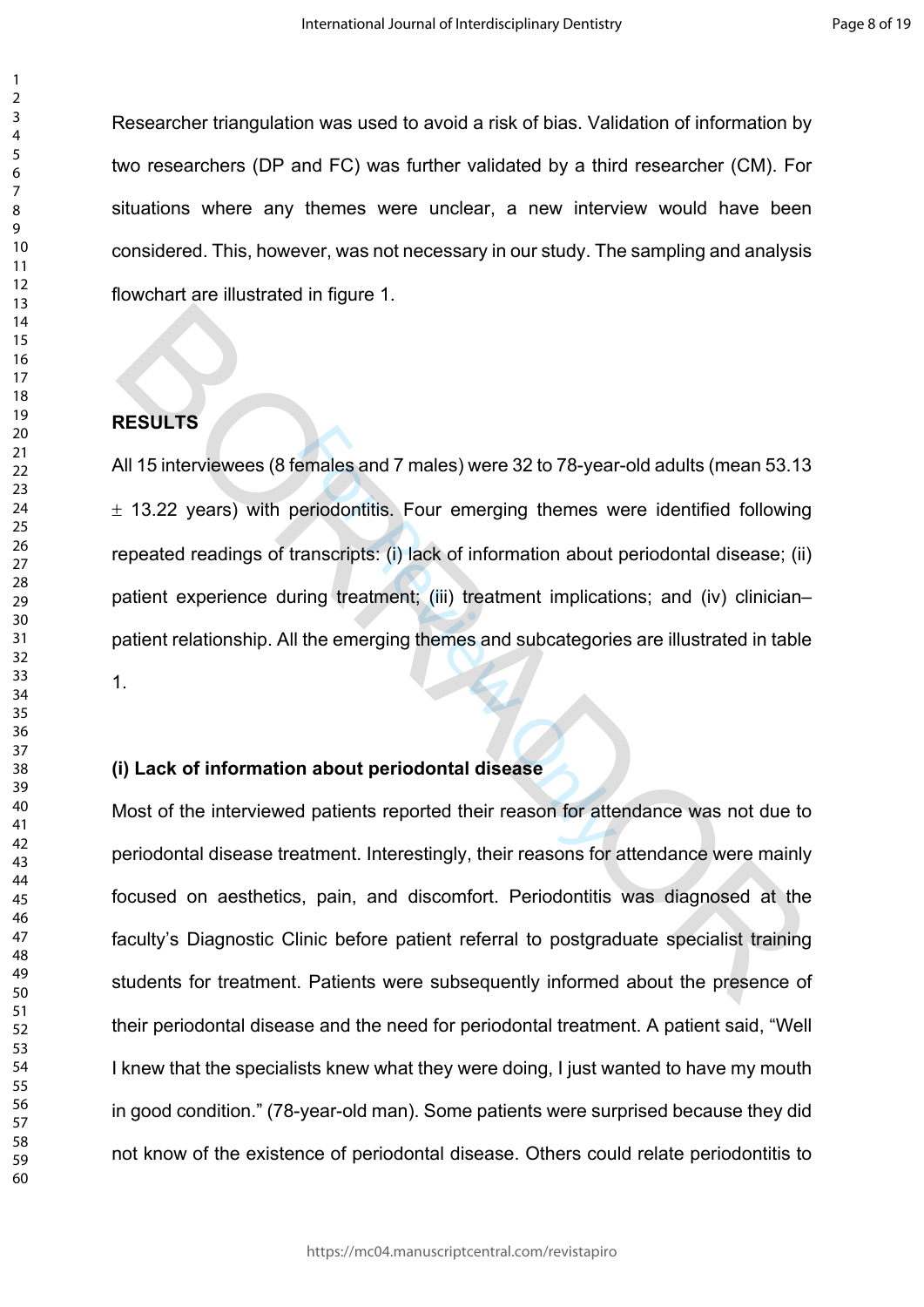$\mathbf{1}$  $\overline{2}$  $\overline{3}$  $\overline{4}$  $\overline{7}$  $\mathsf{Q}$ 

some of their symptoms such as tooth mobility, bleeding during tooth brushing, tooth migration, and halitosis. Another patient reported, "At first I had a problem with my gums. When I cleaned my teeth, they bled a lot. It stopped for just a few days and then started all over again." (67-year-old man).

#### **(ii) Perioperative experience**

nervous before the procedure in my m<br>was manageable.... I thought it was my<br>s for my own good" (41-year-old man).<br>ard to understand why my gums were<br>nd even asked for more local anesthes<br>man). One patient pointed out the c Several patients associated periodontal treatment with feelings of anxiety, pain and discomfort, and resigned themselves before undergoing dental treatment. Another patient told us: "I was nervous before the procedure in my mouth, then I felt pain for some moments, but it was manageable…. I thought it was my fault for not taking good care of myself, so this is for my own good" (41-year-old man). Another patient said: "at the beginning, it was hard to understand why my gums were being scraped, but after while I got used to it and even asked for more local anesthesia when it hurt, without any fear" (51-year-old man). One patient pointed out the comprehensive approach to her treatment: "It is much better than I expected because when I went to the public healthcare system, they treated me for only 20 minutes, but here I had about five sessions as far as I remember, cleaning tooth by tooth with anesthetic, so she [the dentist] had a lot of work with me" (62-year-old woman). Another patient talked about her positive experience of treatment: "Actually the treatment was very rewarding. I used to have my teeth cleaned once a year, but never as deep as this." (64-year-old woman). (ii) Perioperative experience<br>Several patients associated periodontal treatment with feelings of anxiety, pain and<br>discomfort, and resigned themselves before undergoing dental treatment. Another<br>patient told us: "I was ner

## **(iii) Treatment implications**

Almost all patients reported dental hypersensitivity after treatment sessions with different duration and stimuli: "Well, I had some dental sensitivity, but it didn't last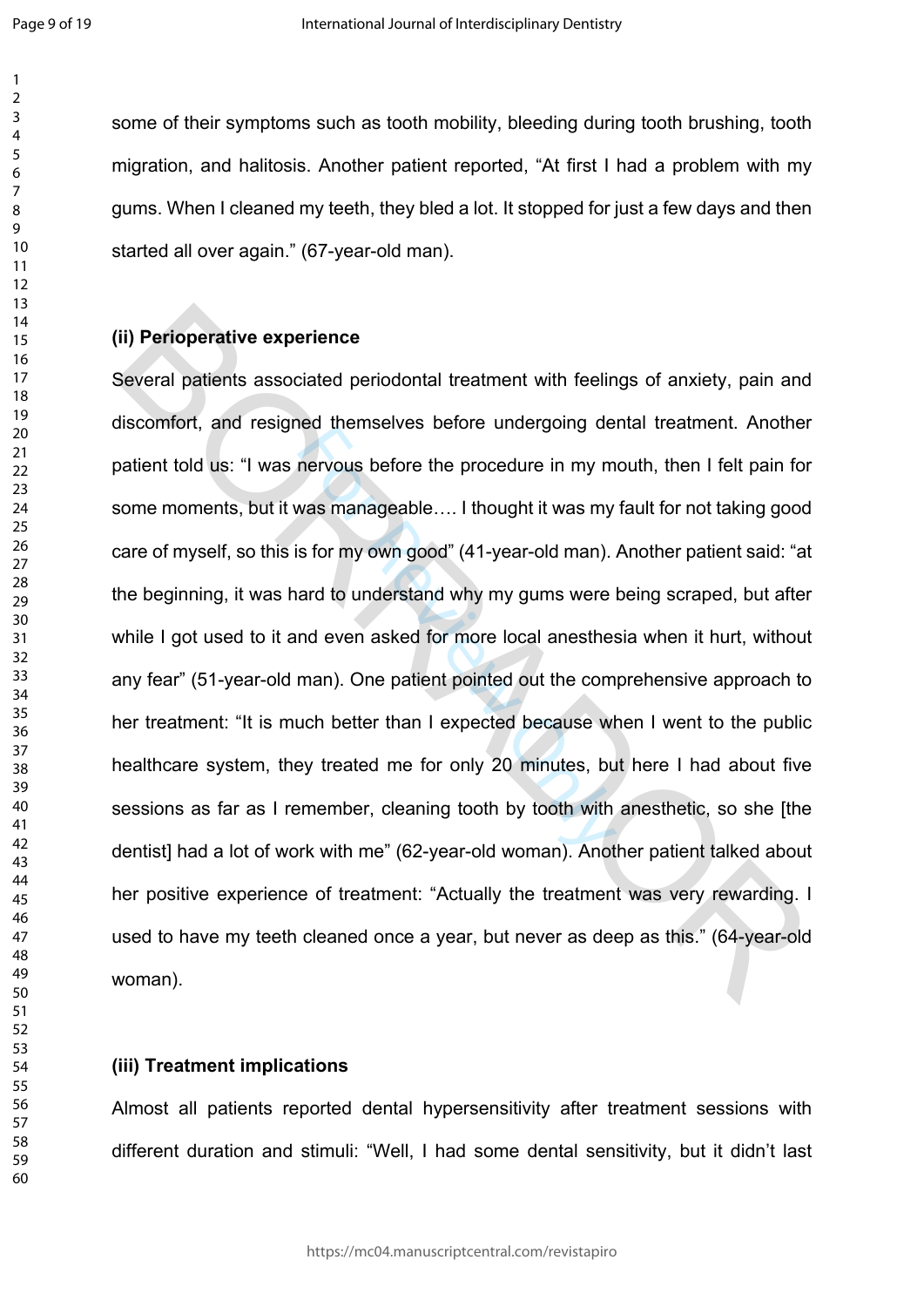long… just for three to four days, because I can tolerate pain quite well" (62-year-old woman). Another participant added: "I don't have much sensitivity, but I still have my tea not too hot and not too cold either. Until now I can tolerate hot things better, but I'm not having any treatment at the moment" (51-year-old woman). Someone else reported: "I had some sensitivity at first, but I had been told it was to be expected. Changes between hot and cold, like drinking water, felt painful" (51-year-old man). Only one patient did not refer to any postoperative pain at all: "I didn't feel the difference. The only thing that I noticed was food retention between my teeth." (78 year-old man).

## **(iv) Clinician–patient relationship**

relationship<br>scribed good relationships with their c<br>them. Clinicians were caring throughou<br>ery concerned about me. I don't know<br>patient. I felt that my case was importations<br>intervalsed with a great experience was wonderf Generally, patients described good relationships with their dentists, and mentioned their empathy towards them. Clinicians were caring throughout periodontal treatment: "I felt that she was very concerned about me. I don't know why she was so kind, considering I'm just a patient. I felt that my case was important to her." (41-year-old woman). Another participant told us: "I had a great experience because my dentist was really good. They were always concerned about me checking that everything was OK. I really appreciate that, so my experience was wonderful…" (47-year-old woman). Patients also described the treatment environment as a trustworthy and supportive space: "…very good. They supported and helped me a lot. I was depressed at the time and [whimpers] … They helped me with my teeth." (58-year-old woman). Someone said: "My dentist was never alone. She was always asking her clinical tutors about my treatment and how it was going. She always checked if in doubt." (64-year-old woman). Changes between hot and cold, like drinking water, felt painful" (51-year-old man).<br>
Doly one patient did not refer to any postoperative pain at all: "I didn't feel the<br>
difference. The only thing that I noticed was food r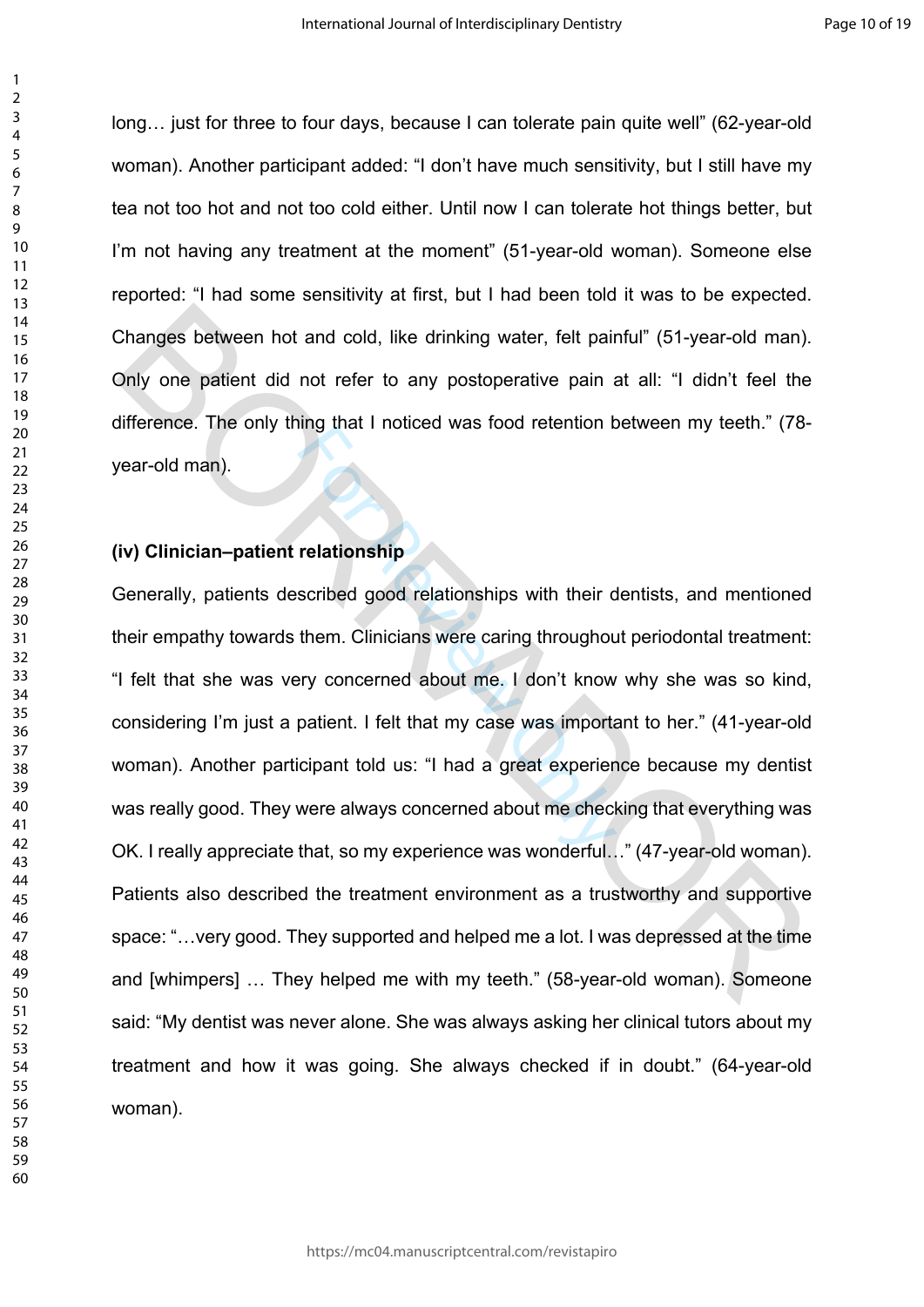$\mathbf{1}$ 

## **DISCUSSION**

The interviews conducted in this study allowed to determine the different visions that patients have about periodontitis, periodontal treatment, and the consequences entailed. Regardless of age or gender, many of the opinions and the experiences were similar between the different participants. Some authors suggest that the strategic selection of a specific group of individuals with periodontitis is useful for understanding psychosocial processes with periodontal conditions even when it is not always possible to extrapolate the results in all cases(12).

Example is all cases<sup>(12)</sup>.<br>
The results in all cases<sup>(12)</sup>.<br>
In mind that qualitative studies do not a<br>
rge. However, it is important to consi-<br>
ional conditions do influence the prev-<br>
dontal diseases, including the Ch<br> It is important to bear in mind that qualitative studies do not aim to generalize results to the population at large. However, it is important to consider that different socioeconomic and educational conditions do influence the prevalence, incidence, and progression of periodontal diseases, including the Chilean population<sup>(5,13,14)</sup>. Differences in social status may affect patients' experience after periodontal treatment, as some authors have proposed<sup>(8,15)</sup>. Given the sample in this study was quite homogenous, it is hard to determine whether socio-economic status did influence patients' periodontal treatment experience or not. similar between the different participants. Some authors suggest that the strategic<br>selection of a specific group of individuals with periodontitis is useful for understanding<br>psychosocial processes with periodontal condit

Regarding participants' lack of knowledge of periodontal diseases —particularly with reference to its diagnosis— participants did not know of the existence of this pathology, they were surprised to learn that they had it, and had left the responsibility to specialists in the management of their oral healthcare. This suggests a somewhat limited access to information within the general population from healthcare professionals from the moment periodontal disease is diagnosed. Results from this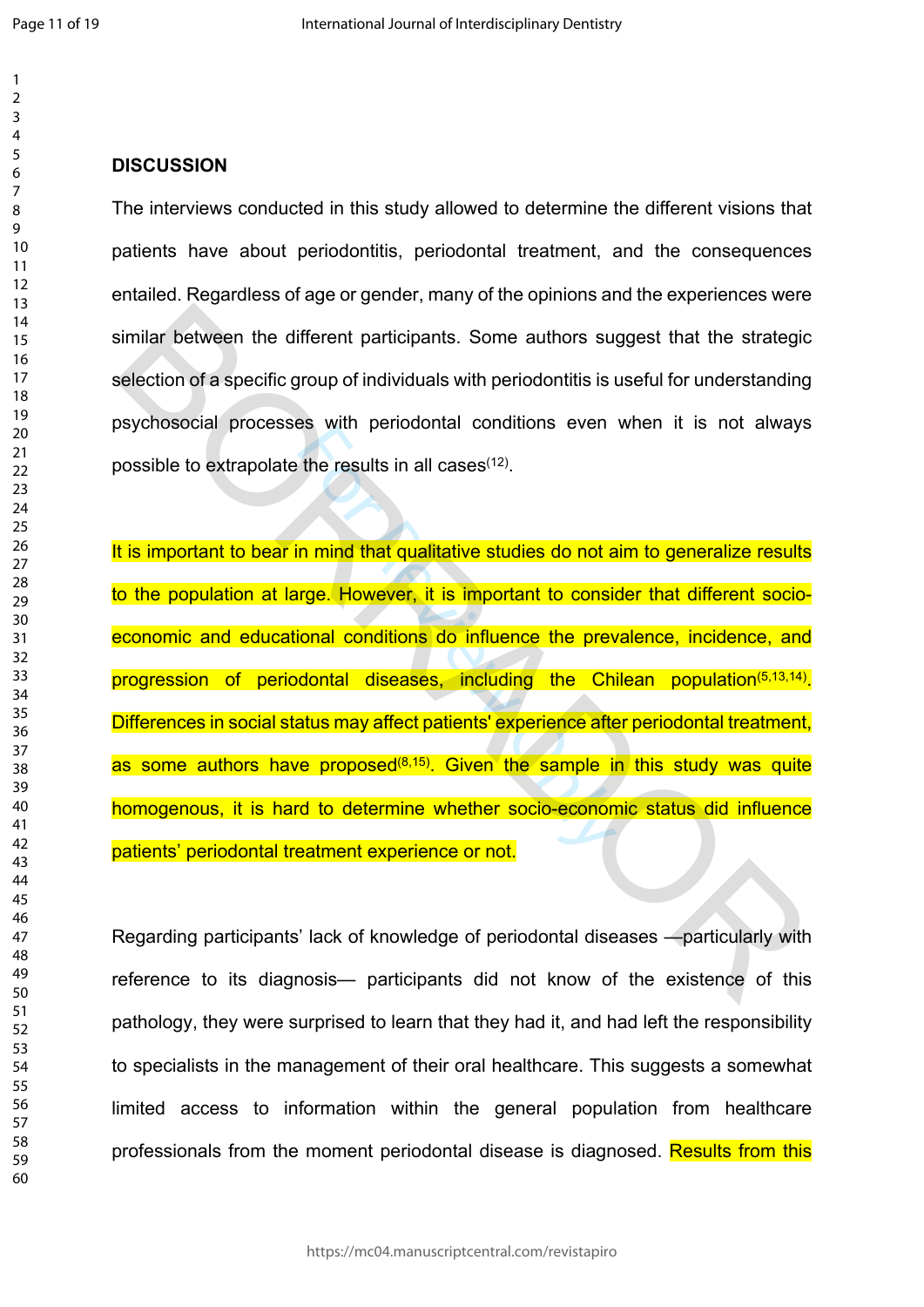study are in agreement with those reported by others in the literature  $(12,16)$ . However, these cannot be generalized given the participants in this study belonged to a postgraduate specialist training program in periodontics.

Example of patient anxiety and ance<br>
e dental problems perceived by patient<br>
heir periodontal condition was under c<br> **Internal and Hansen reported that approx**<br> **I** treatment were considered highly an:<br>
ar of pain and prev In terms of participant perioperative experiences, these were described as painful and exhausting, but patients resigned themselves to undergo periodontal treatment because they perceived that not doing so would eventually lead to tooth loss. Stenman et al. also documented feelings of patient anxiety and uncertainty, but these were directly related to future dental problems perceived by patients despite some of them feeling confident that their periodontal condition was under control to avoid a similar situation later on<sup>(8)</sup>. Fardal and Hansen reported that approximately 12% of patients referred for periodontal treatment were considered highly anxious. The main reason for their anxiety was fear of pain and previous bad experiences. Despite this, anxiety levels decreased as periodontal therapy progressed<sup>(17)</sup>. Recently, Horne et al. using a qualitative approach found that it was not unusual for participants to have had avoided dental care prior to seeking treatment. Reasons for this included high cost, fears related to previous negative experiences, embarrassment, or no perceived need<sup>(15)</sup>. exhausting, but patients resigned themselves to undergo periodontal treatment<br>because they perceived that not doing so would eventually lead to tooth loss. Stenman<br>t al. also documented feelings of patient anxiety and unce

According to other previously published data<sup> $(7,12,16)$ </sup>, this study concurs with the most frequent periodontal treatment implications: dental hypersensitivity, pain, and discomfort, especially in relation to temperature changes.

Clinician-patient relationship was reported to be good, and participants felt confident they were given the opportunity to ask questions and resolve any doubts regarding their periodontal status, or general health, which has already been reported in the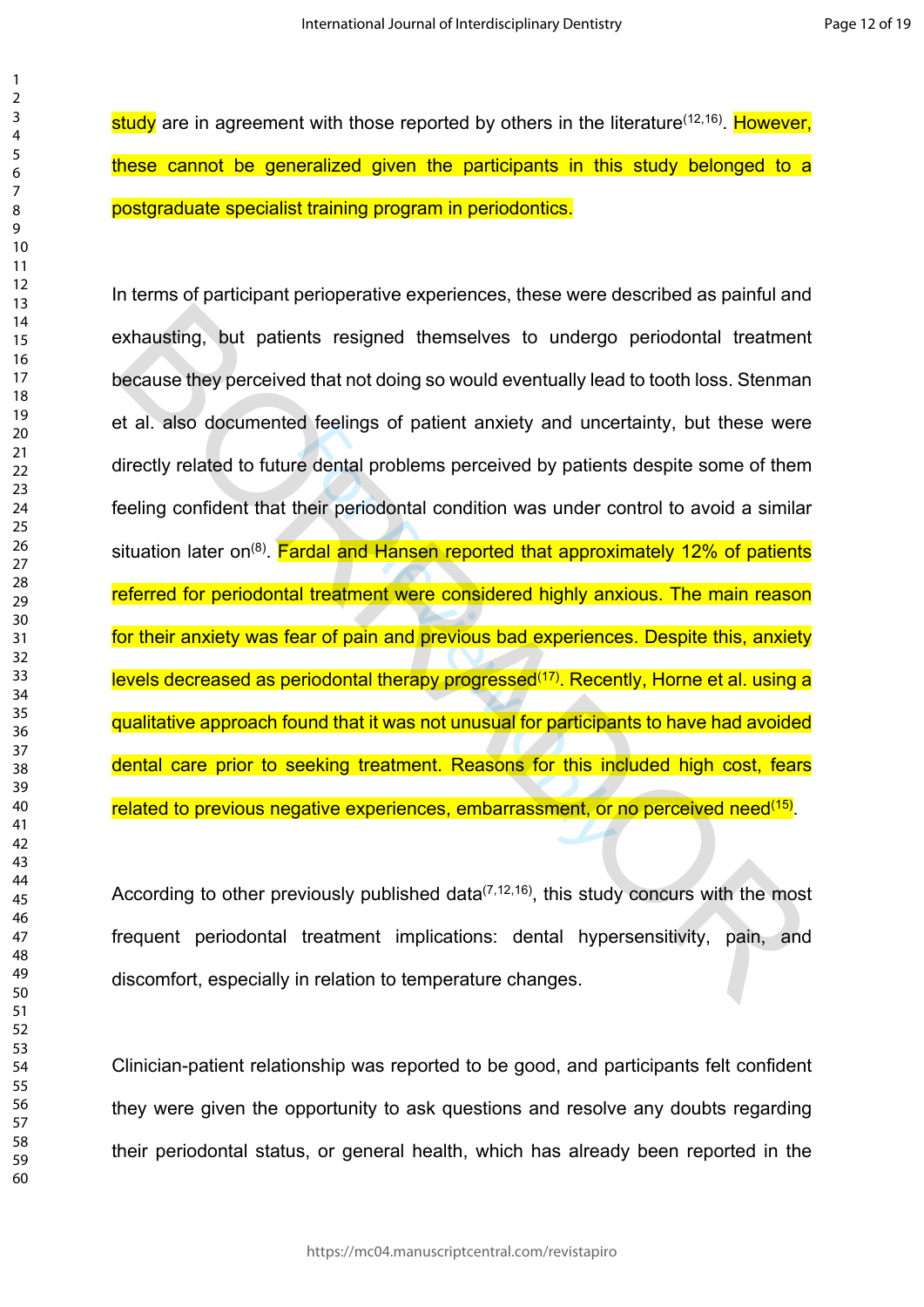$\mathbf{1}$  $\overline{2}$  $\overline{3}$ 

literature<sup>(8)</sup> However, another study highlights that patients feel that information about their health status is delivered late, suggesting patient motivation and support is the responsibility of clinicians<sup>(16)</sup>.

Another problem **perceived in this study** was the difficulty of patients in identifying and explaining exactly what and how they felt, describing their condition, and understanding the treatment, which may be influenced by educational level. In a previous epidemiological study, one of the risk indicators for CAL was educational level. A lower level of education might be related to poorer oral hygiene, lower frequency of dental check-ups and decreased dental health cover(5).

Example 1 state), one of the first materials is<br>formed to poor the first materials is<br>neck-ups and decreased dental health correct-ups and decreased dental health correct<br>le lack of participant knowledge regard<br>the need to There was a noticeable lack of participant knowledge regarding periodontitis as a chronic pathology and the need to establish long-term periodontal support therapy to educate patients and prevent disease progression. Some studies suggest that when individuals attend dental examinations on a regular basis, they need to receive dental education about periodontitis (e.g., periodontal pockets, bleeding gums, and tooth mobility)<sup>(8,12)</sup>. In doing so, some patients may show more interest in seeking information about their periodontal condition and getting to know their situation better $(16)$ . explaining exactly what and how they felt, describing their condition, and<br>anderstanding the treatment, which may be influenced by educational level. In a<br>brevious epidemiological study, one of the risk indicators for CAL

Despite the fact that the sample in this study is not sufficiently heterogenous, there are few studies available worldwide which address qualitatively the perception of patients' experiences in periodontics. However, though ungenerizable, the opinions expressed by participants in this study may signal areas for further research in this field.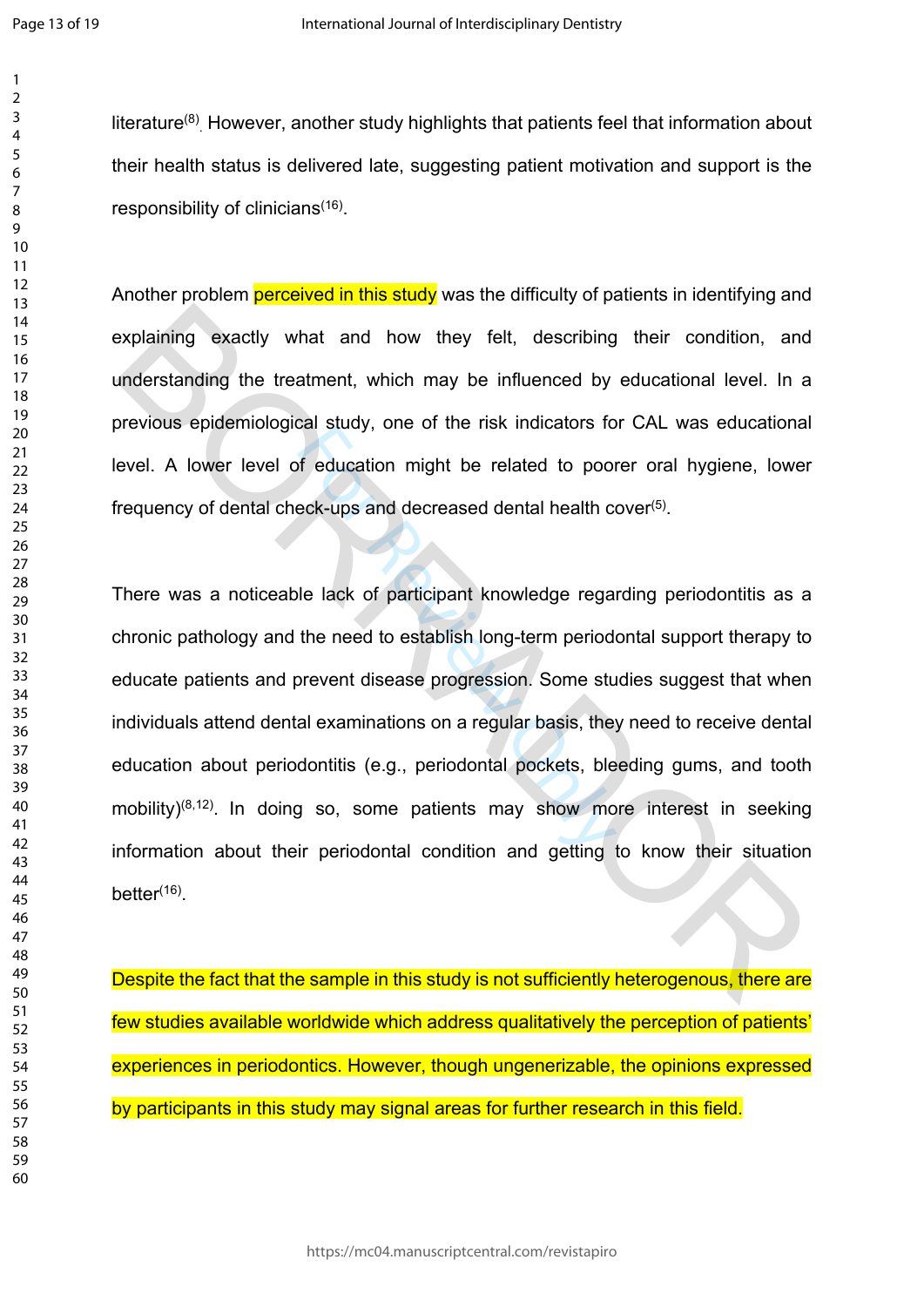## **CONCLUSION**

Patient quality of life can be affected by periodontal diseases and its treatment. Reasons for attendance mainly include bleeding gums, tooth mobility, and aesthetic problems. However, patients seem to have limited knowledge about periodontal diseases. Periodontal therapy can generate pain, fear, and is considered invasive, whereas dentine hypersensitivity may occur post-operatively. Despite this, patients treated at postgraduate specialist training level in this study would still be willing to undergo treatment again and were generally satisfied with the level of care and treatment received

For all and were generally satisfied with<br>ain and were generally satisfied with<br>qualitative study cannot be extrapolat<br>gest that there might be a need for de<br>periodontal diseases for the public and p<br>quences and treatment The results from this qualitative study cannot be extrapolated to the population at large, but seem to suggest that there might be a need for dental schools to promote more education about periodontal diseases for the public and patients alike. Educating patients about consequences and treatment options for periodontal diseases is paramount to strengthen and foster good dentist-patient relationships, and help alleviate the burden and anxiety of clinical procedures and their postoperative effects. diseases. Periodontal therapy can generate pain, fear, and is considered invasive,<br>whereas dentine hypersensitivity may occur post-operatively. Despite this, patients<br>reated at postgraduate specialist training level in thi

#### **CLINICAL RELEVANCE**

#### **Scientific rationale for study**

There is a lack of information regarding the perception of patients towards periodontal treatments.

## **Principal findings**

Patients seem to have limited knowledge about periodontal diseases and they report periodontal therapy can generate pain, fear, and is considered invasive, whereas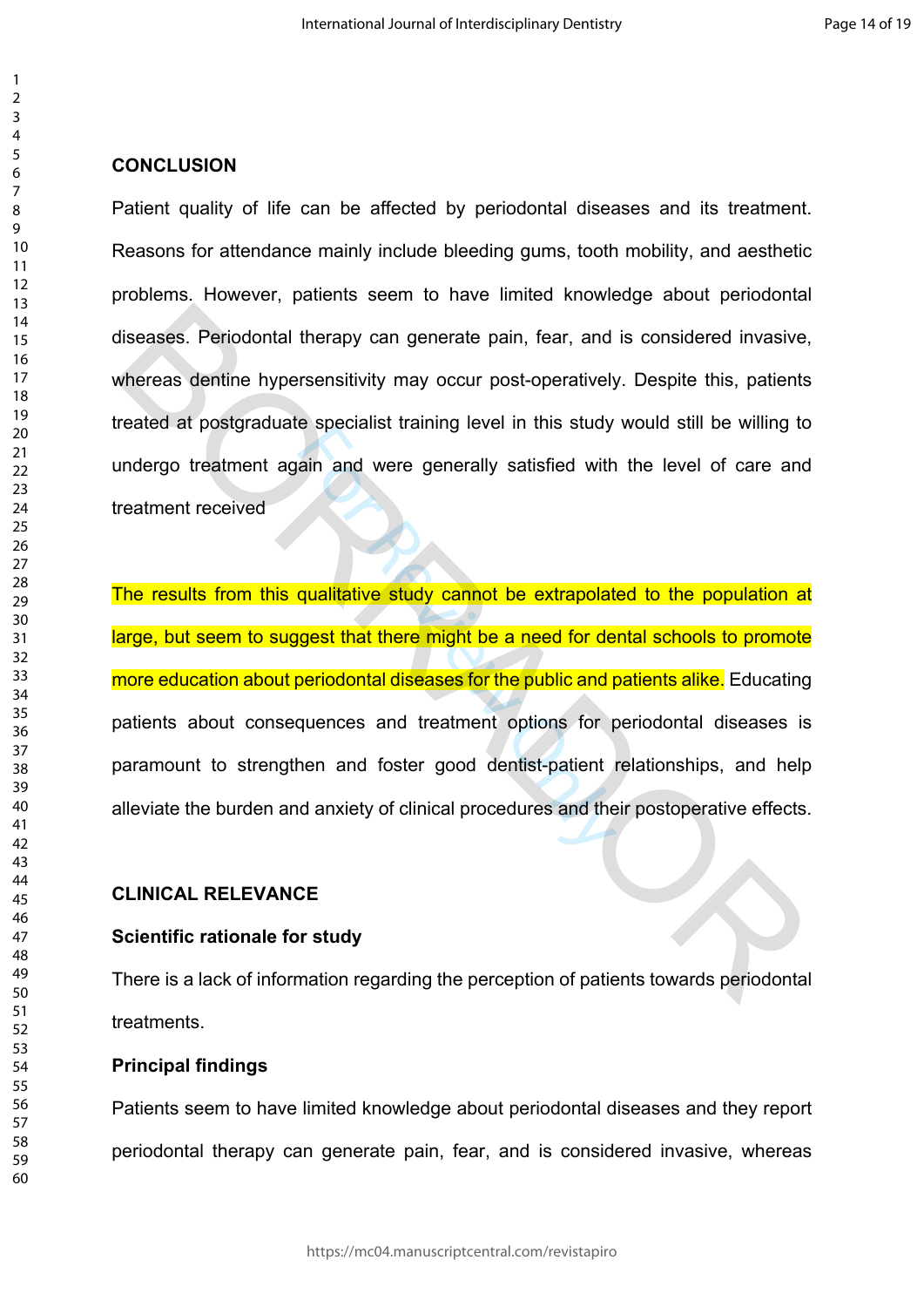dentine hypersensitivity may occur post-operatively. Despite this, patients would be willing to undergo treatment again and were generally satisfied with the level of care and treatment received.

## **Practical implications**

This study provides valuable information in the way non-surgical periodontal treatment is perceived by patients, allowing clinicians to understand better the reality patients face and enabling better decision-making processes. Changes in clinical behavior such as improving patient education can lead to a more rewarding patient experience. s perceived by patients, allowing clinicians to understand better the reality patients<br>ace and enabling better decision-making processes. Changes in clinical behavior<br>such as improving patient education can lead to a more

## **CONFLICT OF INTEREST**

The authors declare that they have no conflicts of interest.

#### **REFERENCES**

EST<br>at they have no conflicts of interest.<br>tage G, Berglundh T, Chapple ILC, Jep<br>on scheme for periodontal and perion and key changes from the 1994<br>45 Suppl 20:S1–8.<br>tage G, Berglundh T, Chapple ILC, Jep 1. G Caton J, Armitage G, Berglundh T, Chapple ILC, Jepsen S, S Kornman K, et al. A new classification scheme for periodontal and peri-implant diseases and conditions - Introduction and key changes from the 1999 classification. J Clin Periodontol. 2018 Jun;45 Suppl 20:S1–8.

2. G Caton J, Armitage G, Berglundh T, Chapple ILC, Jepsen S, S Kornman K, et al. A new classification scheme for periodontal and peri-implant diseases and conditions - Introduction and key changes from the 1999 classification. J Periodontol. 2018 Jun;89 Suppl 1:S1–8.

3. Tonetti MS, Greenwell H, Kornman KS. Staging and grading of periodontitis: Framework and proposal of a new classification and case definition. J Clin Periodontol. 2018 Jun;45 Suppl 20:S149–61.

4. Holtfreter B, Albandar JM, Dietrich T, Dye BA, Eaton KA, Eke PI, et al. Standards for reporting chronic periodontitis prevalence and severity in epidemiologic studies: Proposed standards from the Joint EU/USA Periodontal Epidemiology Working Group. J Clin Periodontol. 2015 May;42(5):407–12.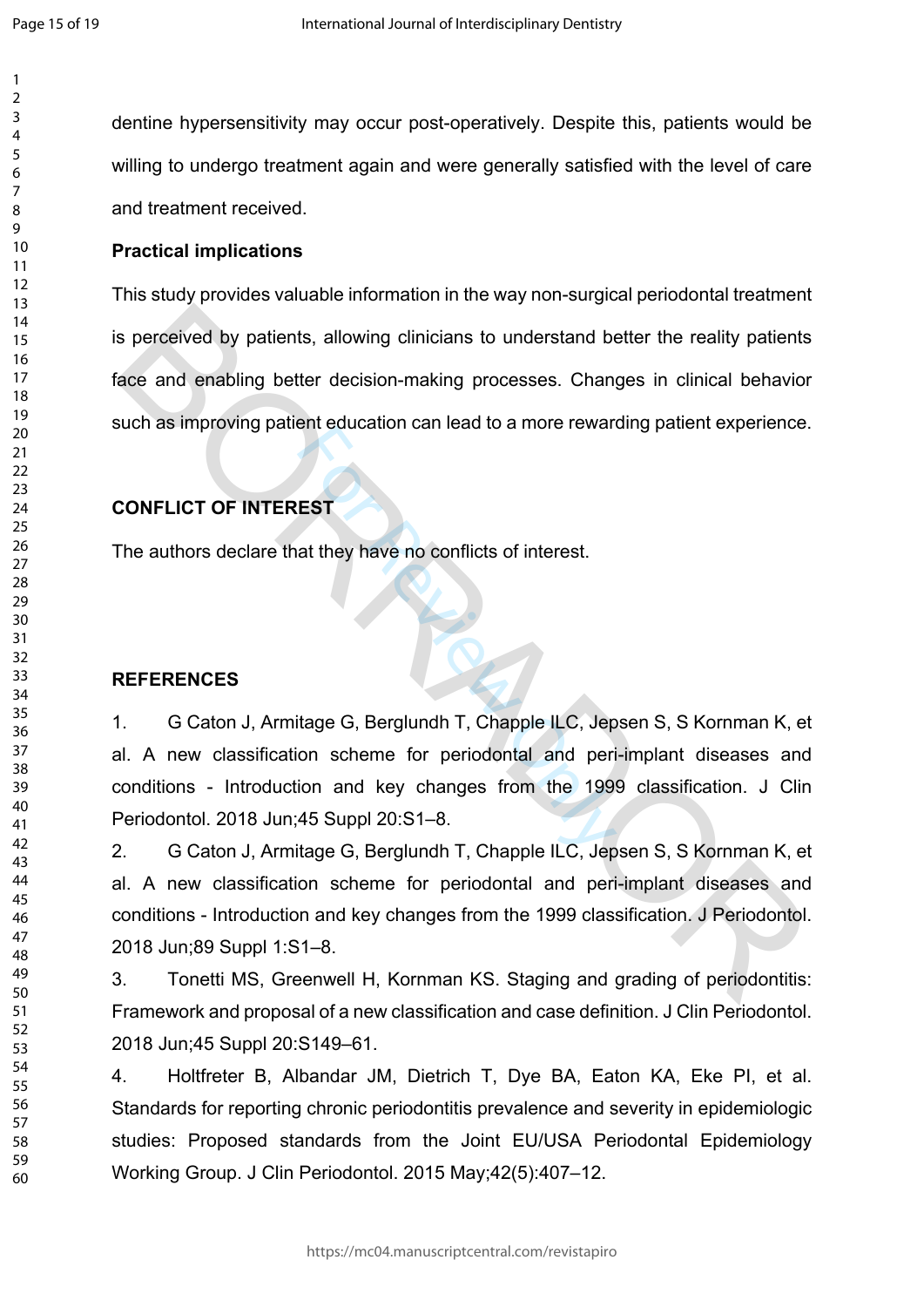5. Gamonal J, Mendoza C, Espinoza I, Muñoz A, Urzúa I, Aranda W, et al. Clinical attachment loss in Chilean adult population: First Chilean National Dental Examination Survey. J Periodontol. 2010 Oct;81(10):1403–10.

6. Gholami M, Pakdaman A, Virtanen JI. Common perceptions of periodontal health and illness among adults: a qualitative study. ISRN Dent. 2012;2012.

7. O'Dowd LK, Durham J, McCracken GI, Preshaw PM. Patients' experiences of the impact of periodontal disease. J Clin Periodontol. 2010 Apr;37(4):334–9.

8. Stenman J, Hallberg U, Wennström JL, Abrahamsson KH. Patients' Attitudes Towards Oral Health and Experiences of Periodontal Treatment: A Qualitative Interview Study. Oral Health Prev Dent. 2009;7(4). he impact of periodontal disease. J Clin Periodontol. 2010 Apr;37(4):334–9.<br>
S. Stenman J, Hallberg U, Wennström JL, Abrahamsson KH. Patients' Attitudes<br>
Towards Oral Health and Experiences of Periodontal Treatment: A Qual

9. John MT, Reissmann DR, Čelebić A, Baba K, Kende D, Larsson P, et al. Integration of oral health-related quality of life instruments. J Dent. 2016;53:38–43.

smann DR, Čelebić A, Baba K, Kenc<br>th-related quality of life instruments. J I<br>ung CS, McGrath C. Developing a sh<br>for dental aesthetics: OHIP-aesthetic.<br>64–72.<br>ris IB, Beckman TJ, Reed DA, Cook DA<br>synthesis of recommendatio 10. Wong AH, Cheung CS, McGrath C. Developing a short form of Oral Health Impact Profile (OHIP) for dental aesthetics: OHIP-aesthetic. Community Dent Oral Epidemiol. 2007;35(1):64–72.

11. O'brien BC, Harris IB, Beckman TJ, Reed DA, Cook DA. Standards for reporting qualitative research: a synthesis of recommendations. Acad Med. 2014;89(9):1245– 51.

12. Abrahamsson KH, Wennström JL, Hallberg U, Wennström JL. Patients' views on periodontal disease; attitudes to oral health and expectancy of periodontal treatment: a qualitative interview study. Oral Health Prev Dent. 2008;6(3).

13. Gamonal JA, Lopez NJ, Aranda W. Periodontal conditions and treatment needs, by CPITN, in the 35–44 and 65–74 year-old population in Santiago, Chile. Int Dent J. 1998;48(2):96–103.

14. Ghassib IH, Batarseh FA, Wang H-L, Borgnakke WS. Clustering by periodontitis-associated factors—A novel application to NHANES data. J Periodontol. 2020;1-5.

15. Horne PE, Page LAF, Leichter JW, Knight ET, Thomson WM. Psychosocial aspects of periodontal disease diagnosis and treatment: A qualitative study. J Clin Periodontol. 2020;47(8):941–51.

16. Karlsson E, Lymer U-B, Hakeberg M. Periodontitis from the patient's perspective, a qualitative study. Int J Dent Hyg. 2009;7(1):23–30.

17. Fardal Ø, Hansen BF. Interviewing Self-Reported Highly Anxious Patients During Periodontal Treatment. J Periodontol. 2007;78(6):1037–42.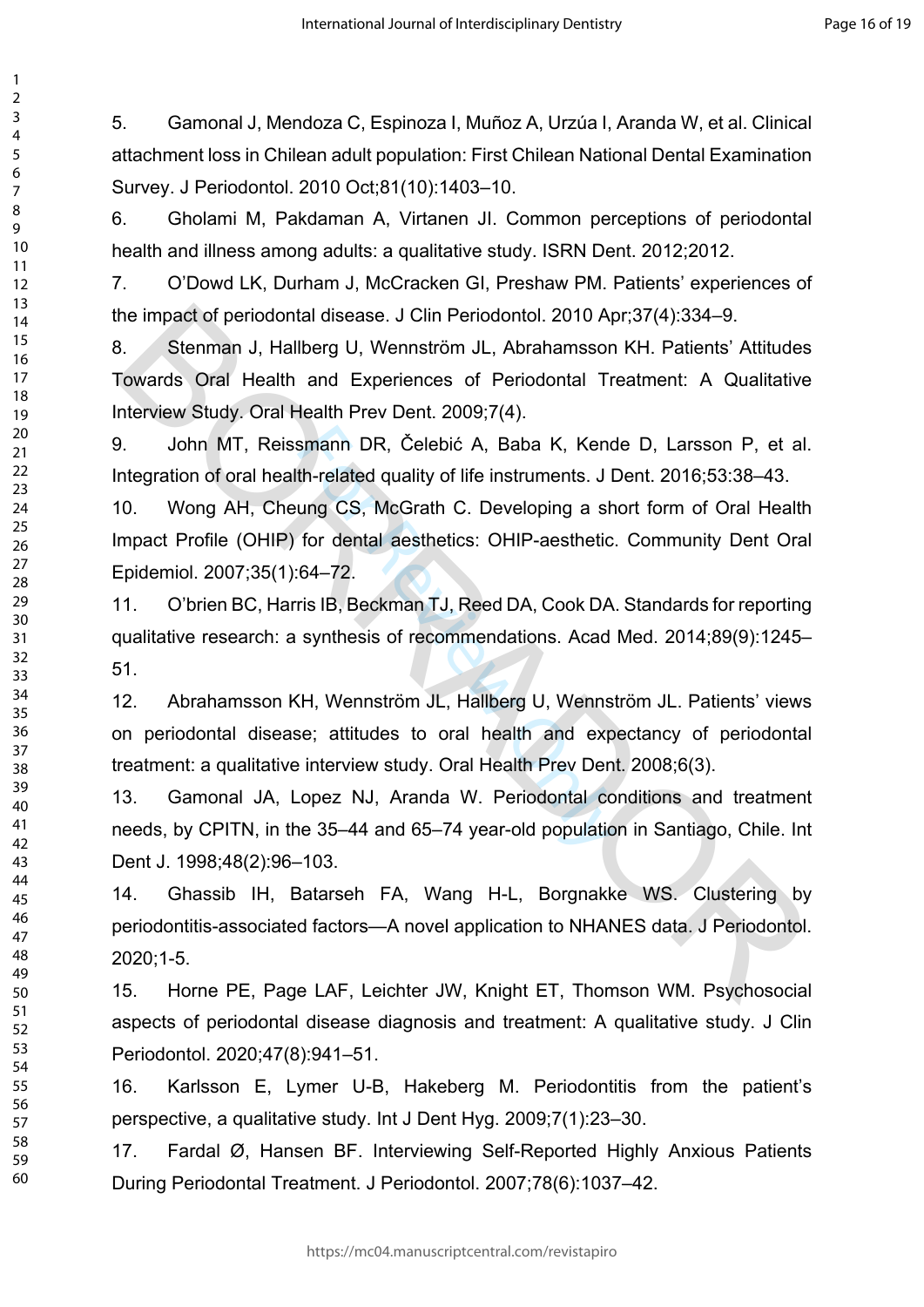$\mathbf{1}$  $\overline{2}$  $\overline{3}$  $\overline{4}$  $\overline{7}$ 

# **TABLE 1** Emerging themes and their subcategories with examples provided by

From Review Only

participants

**FIGURE 1** Sampling and analysis flowchart PIGURE 1 Sampling and analysis flowchart<br>All Sampling and analysis flowchart<br>All Sampling and analysis flowchart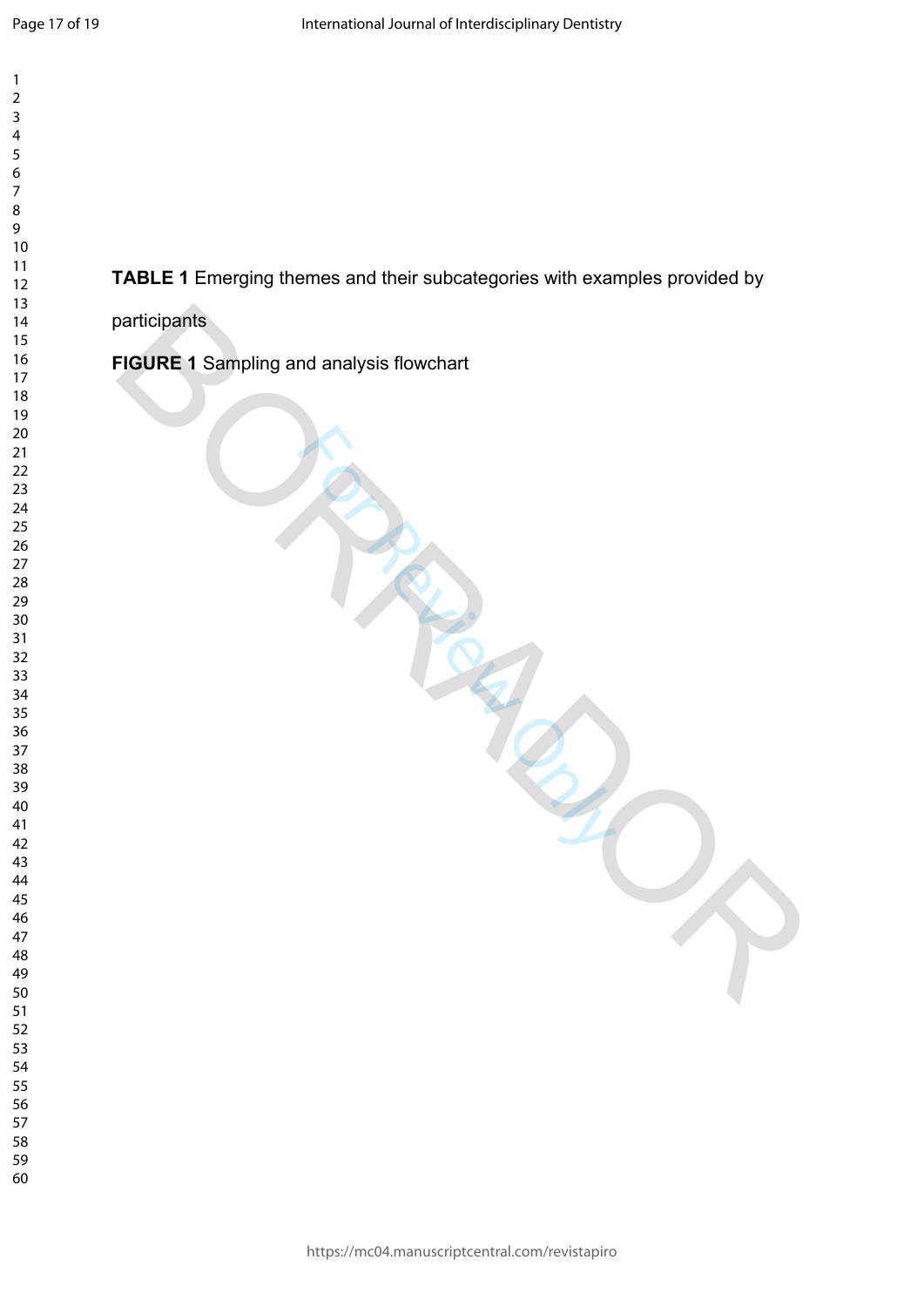